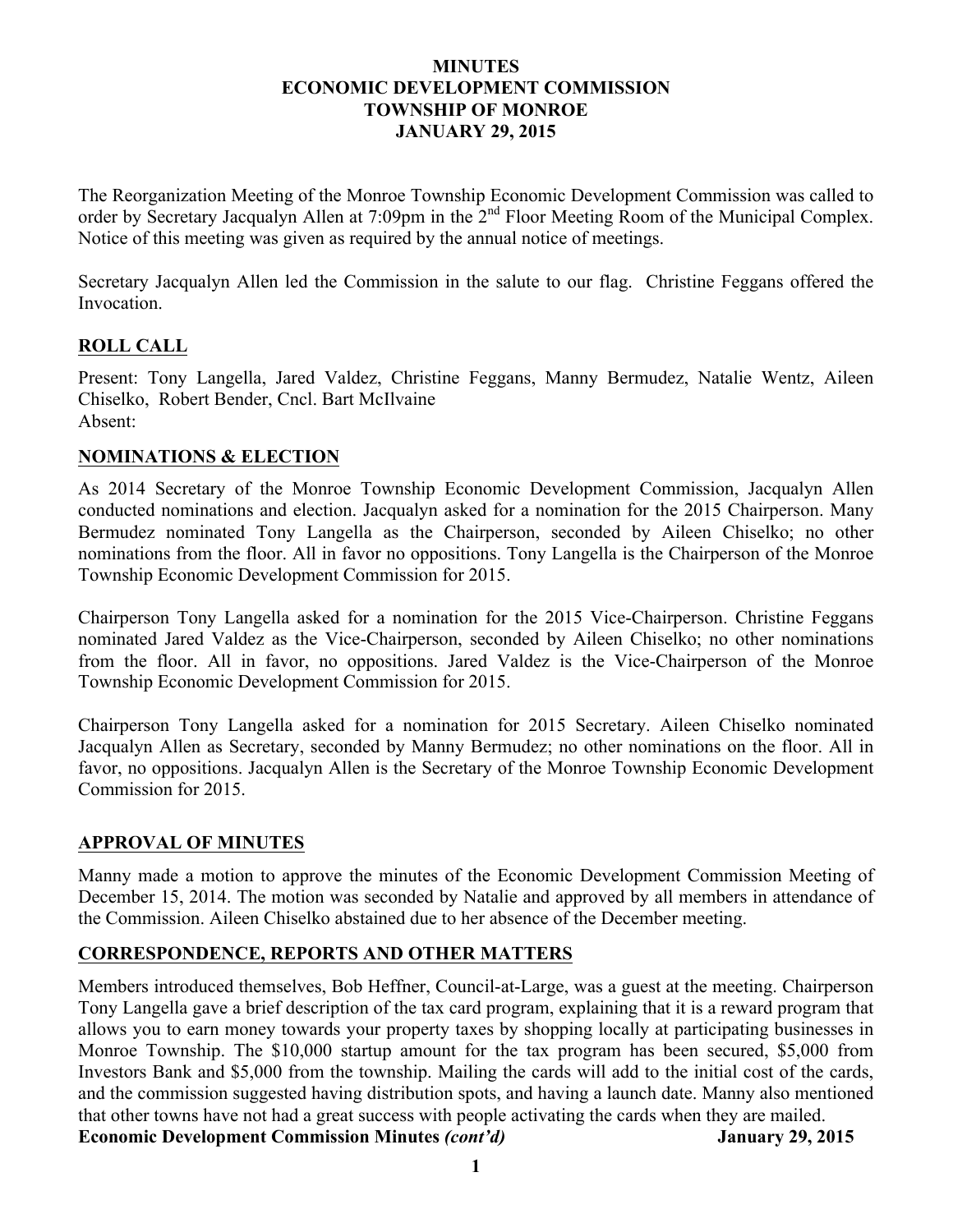## **CORRESPONDENCE, REPORTS AND OTHER MATTERS** *(cont'd)*

Cncl. Bob Heffner suggested sending a mailer to residents giving the information about the tax card and also distribution dates, times and locations. Cncl. McIlvaine also said that the town website and the town Facebook page would also be a way to get information to the residents.

Tony asked if the town had an official tax abatement program, Cncl. Heffner said that there was no official program in place, however it is being looked at for an official program.

Cncl. McIlvaine stated that Mayor Teefy has assigned a Main Street committee. The laws have to be reviewed and a plan needs to be constructed, but the first focus would be cleaning up township properties, and things like signage. Tony asked about the banners for Main Street, Cncl. McIlvaine said that once the weather breaks the painting of the poles for the banners can start. Cncl. Heffner said that there is also going to be more of a police presence on Main Street. Aileen asked what was going to happen with the old library building, Cncl. Heffner said that they are not sure what the plans are yet. The options are to sell it or demolish it.

Tony gave a description of the video that the commission asked Superintendent Earling for the high school students to create. That it is going to be a promotional style video highlighting and spotlighting the town.

2015 meeting dates will be: 3/16, 4/20, 5/18, 6/15, 7/20, 8/17, 9/21, 10/19, 11/16, at 7pm and 2/23 and 12/14 at 5:30pm. Aileen made a motion to approve the 2015 meeting dates. The motion was seconded by Robert and approved by all members of the Commission.

Tony made a motion to support Cody Miller joining the Gloucester County Economic Development Commission. The motion was seconded by Jared and approved by all members of the Commission.

Tony asked the members what they wanted to see happen in 2015. Manny wants to see the tax card done and in the hands of the residents, he also told Cncl. MacIlvaine and Cncl. Heffner that is was refreshing to have them at the meeting. Christine would like to see more partnerships with the town, she also said that is refreshing to have Cncl. MacIlvaine and Cncl. Heffner at the meeting. Jared would like to see the banners and signs that the money is encumbered for finished, the design for banners and text for signs. Cncl. McIlvaine said that the chairperson and vice chairperson from the Main Street committee could meet with Tony and Jared. Aileen stated that she would like to see more businesses that are geared towards doing activities, for adults and children, giving people from other towns a reason to come to our town. Robert gave information about specialized loan programs for small businesses that can be designed for Monroe, giving businesses alternative incentives to come to Monroe. He thinks that there needs to be an abatement program for businesses. Also, existing businesses need events to help them promote their services, Cncl. McIlvaine agreed. Natalie wants to create an identity for the town, she gets asked all the time why she lives in Monroe. Robert suggested a nice entrance sign, maybe electronic, with brick around it and flags, that would really let people know when they enter the town. Christine said that we need something similar to South of the Border, something that no other town has, that would bring people here. Cncl. Heffner said that it would be great to have a destination store like Cabella's. Christine stated that Advance Auto will be doing the February Spotlight on Business.